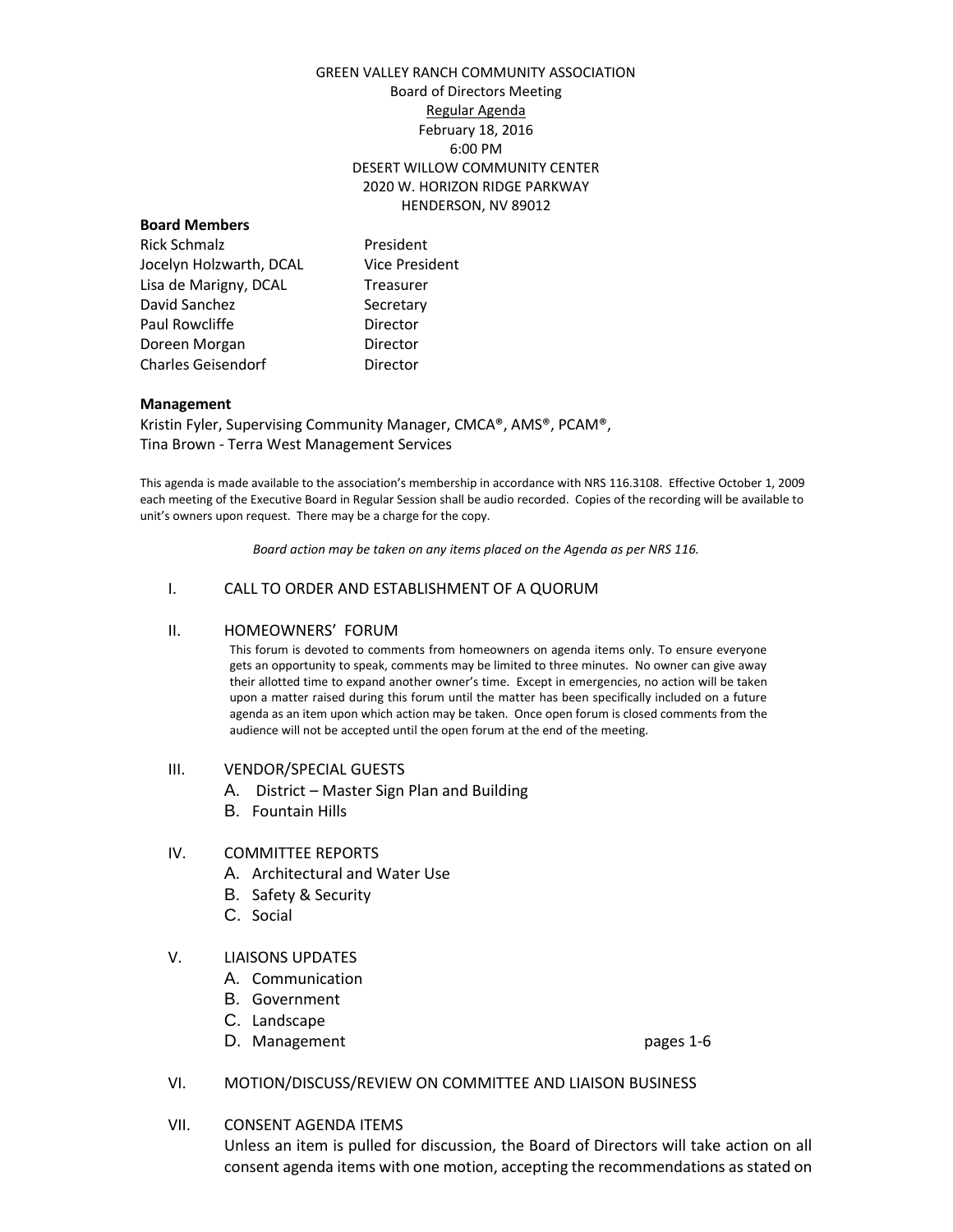the agenda item. To pull an item for discussion, please notify the Board President before action is taken on the consent agenda items.

| А. | Approval of Minutes - January 21, 2016      | pages 7-11  |
|----|---------------------------------------------|-------------|
|    | B. 2015 Approved Landscape Proposals Report | pages 12-13 |
|    | C. 2016 Approved Landscape Proposals Report | page 14     |
|    | D. Acceptance of Financials -December 2015  | pages 15-22 |
|    | E. Review of Litigation Disclosure          | pages 23-29 |
|    | F. Next Meeting - March 17, 2016            |             |
|    | G. Annual Calendar - Draft                  | pages 30-31 |
|    | H. Priorities/Goals                         | page 32     |
| L. | Reserve Expense Report                      | pages 33-36 |
| J. | 2015 Reserve Projects moved to 2016         | page 37     |
|    | K. 2016 Pending Reserve Projects            | page 38     |
|    | 2017 Reserve Projects                       | page 39     |
|    | M. D&O insurance coverage                   | pages 40-51 |

- VIII. Open Sealed Bids Motion/Discuss/Review to approve management to open sealed bids
- IX. FINANCIAL

A. Treasurers Report

# X. UNFINISHED BUSINESS

- A. AMS Contract Motion/Discuss/Review to approve/deny/postpone the AMS contract with legal counsel changes (Vendor) pages 52-62
- B. Terra West Management Service contract Motion/Discuss/Review to approve/deny/postpone the Terra West contract with legal counsel changes (Vendor) pages 63-79
- C. District's Master Sign Plan and building– Motion/Discuss/Review the final plans that were submitted to the City of Henderson (District) pages 80-97
- D. Fountain Hills Pigeon Motion/Discuss/Review to approve/deny/postpone the request to pay half of the setup fee for pigeon control (Sub Association) Pages 98-104
- E. Tree Maintenance Contract Motion/Discuss/Review to approve/deny/motion a vendor for the tree maintenance contract upon renewal (Holzwarth) Page 105
- F. GIS Mapping Motion/Discuss/Review the different option and approve the system moving forward and pages 106-113
- G. Camelback Park Playground Motion/Discuss/Review to approve/deny/postpone to bid out the new park location and park equipment (Board)

# XI. NEW BUSINESS

- A. Appointment of members to the ARC Committee Motion/Discuss/Review to appoint Sandy Patterson as a member and Kelby Brandow as an alternative member (Committee)
- B. Change the Broker of Record for Insurance Motion/Discuss/Review to change the broker of record from Western Risk to Kaercher
- C. Intertex Proposal for sidewalk repair Motion/Discuss/Review to approve/postpone/deny the approve to repair sidewalks in the amount of \$7,765.00 pages 114-130